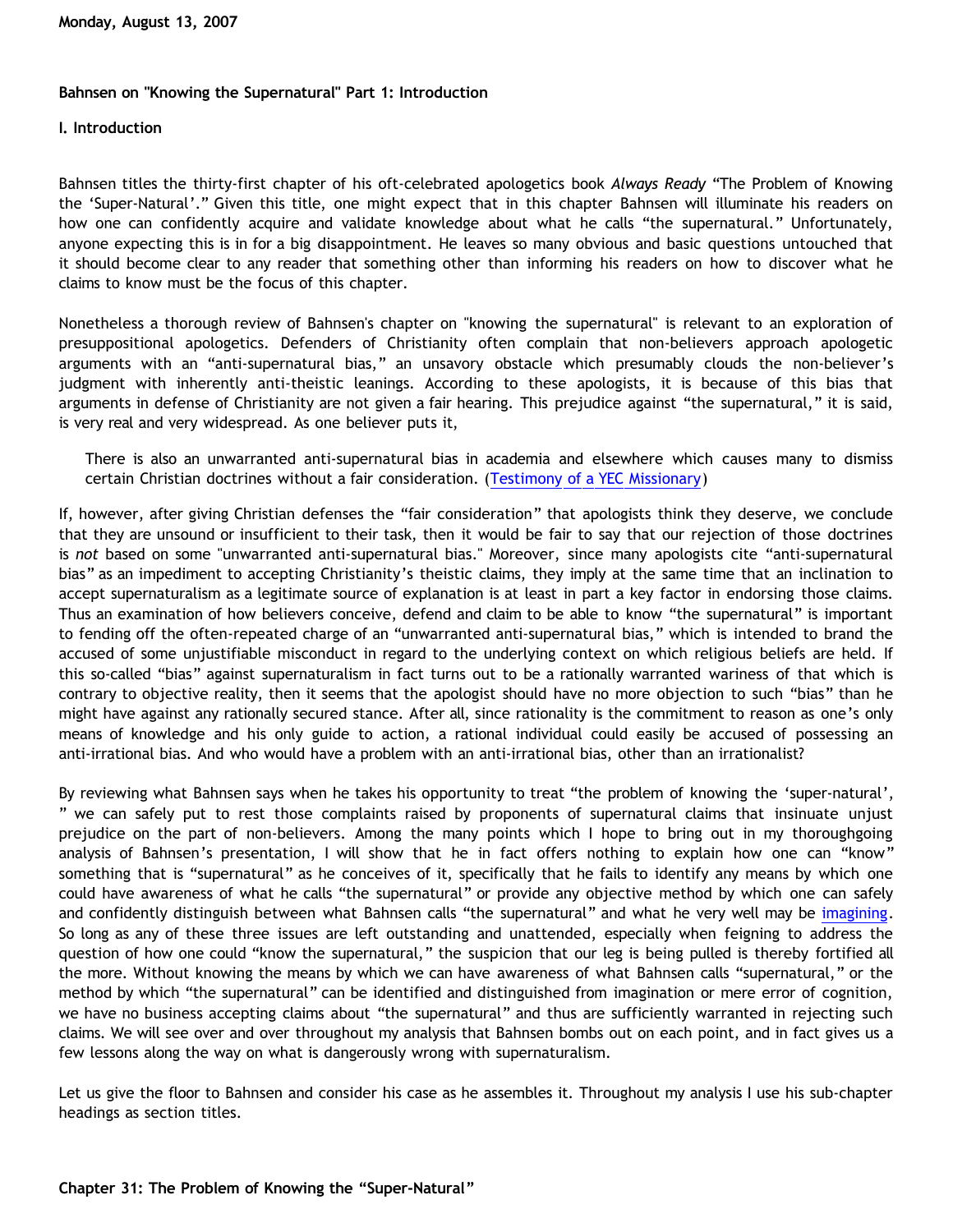Bahnsen begins his case on p. 177, where he opens with the following statement:

The Christian faith as defined by Biblical revelation teaches a number of things which are not restricted to the realm of man's temporal experience - things about an invisible God, His triune nature, the origin of the universe, the regularity of the created order, angels, miracles, the afterlife, etc. These are precisely the sort of claims which unbelievers most often find objectionable.

It is true that Christianity "teaches a number of things" which are not confirmed by methods independent of what Bahnsen calls "Biblical revelation." That is, they do not constitute knowledge which can be acquired and validated by a process of cognition suited to the kind of consciousness which man possesses. (I elaborate on this point in my blog [The Axioms and the Primacy of Existence.](http://bahnsenburner.blogspot.com/2006/12/axioms-and-primacy-of-existence.html))

If Christianity's claims could be acquired and validated by a process suited to the kind of consciousness which man possesses, it would not need to rest those claims on an appeal to divine revelation in the first place. On the contrary, the "knowledge" which Christianity claims on its own behalf is something that is allegedly bestowed upon man, transmitted into his mind by a supernatural agent, which seems to do away with the need for a theory of knowledge in the first place. Herein lies the root of the contradiction in Christianity's claim to truth: *we are to accept as knowledge something that is beyond our ability to actually know*. Perhaps this is why John Frame, presumably speaking for all Christians, admits that "We know without knowing how we know." ([Presuppositional Apologetics: An](http://www.thirdmill.org/files/english/html/pt/PT.h.Frame.Presupp.Apol.1.html) [Introduction \(Part 1\)](http://www.thirdmill.org/files/english/html/pt/PT.h.Frame.Presupp.Apol.1.html)) So the question of *how* the believer could know what he claims to know, seems unanswerable on this basis. But while Bahnsen's concern is that "unbelievers... find objectionable" the kinds of claims that Christianity makes, the inquiring reader may very well be more interested in learning why one might accept those claims in the first place. That is, what do claims about "the supernatural" have going *for* them? After all, a careful thinker does not accept claims indiscriminately. On the contrary, he will weigh their merits first, considering any substantiation given on their behalf, and rejecting those which he deems unfit for consumption. Bahnsen might object that we are already on the wrong track by presuming to have any cognitive ability in the first place.

Bahnsen continues (ibid.):

The objection is that such claims are about transcendent matters - things which go beyond day-to-day human experience. The triune Creator exists beyond the temporal order; the afterlife is not part of our ordinary observations in this world, etc. If the unbeliever is accustomed to thinking that people can only know things based upon, and pertaining to, the "here-and-now," then the Christian's claims about the transcendent are an intellectual reproach.

While I cannot speak for all non-believers, I don't think the primary objection non-believers raise against Christianity and other religions is that their "claims are about transcendent matters – things which go beyond day-to-day human experience." For instance, I do not need to directly experience something in order to accept claims about it as truthful. I have never been to Australia, for instance, but I have known people who have, and when they tell me of their experiences – experiences which I have not had – I do not reject their claims on the basis that I myself did not experience the things they have experienced. If my friend who traveled to Australia tells me that he went snorkeling near a coral reef, I have no problem accepting this, even though I have never gone snorkeling near a coral reef in Australia myself. If, however, he told me that he climbed a snow-covered peak over 20,000 feet high in Western Australia, I would think he is mistaken, for I understand that the highest point on the Australian mainland does not even reach 7500 feet and is located in New South Wales. So if a claim contradicts knowledge that I have already validated, why should I accept it as truth?

Now as an adult thinker, I have learned my way around the world in which I live enough to be able to know when a claim is arbitrary, that is, when there is no evidence to support it and no good reason to accept it as truth. For instance, suppose my friend tells me that, while returning from Australia, he visited a place called Nathirisia, whose inhabitants are 10-feet tall, have four arms and can levitate at will. Such a claim I would dismiss out of hand as arbitrary, even though he has demonstrated trustworthiness in other affairs. Further, I would interpret any objection against my dismissal of such claims as a roundabout endorsement of sheer gullibility, or worse, a refusal to discriminate between fact and fiction.

Which brings us back to Bahnsen's plight. He tells us that a "triune Creator exists beyond the temporal order." Well, why would anyone believe this? If we were told that there is a band of gremlins convening on a planet revolving around the planet Betelgeuse over the problem of universals, why would we accept it? How would someone know this? How would a careful thinker know this? Bahnsen has been hailed as a most careful thinker. On the rear jacket of Bahnsen's book, for instance, we find a quote by Douglas Wilson who writes "Greg Bahnsen's mind was nothing if not